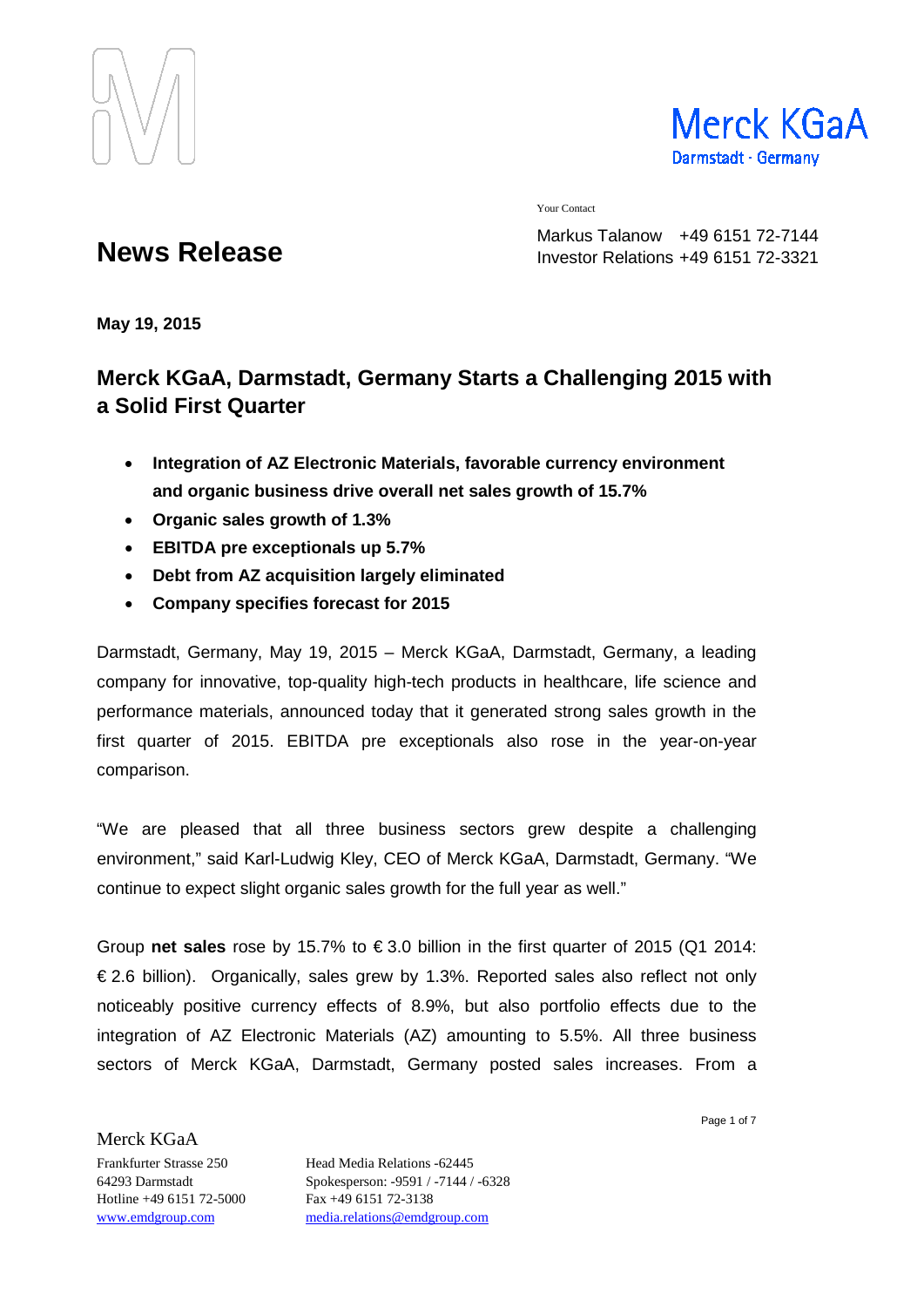



geographic perspective, organic sales growth was mainly driven by the Asia-Pacific and Latin America regions.

**EBITDA pre exceptionals**, the key earnings indicator of the Group, rose by 5.7% to € 853 million thanks to good operational performance and a favorable currency environment (Q1 2014: € 807 million). Higher research and development spending, mainly relating to the intensification of immuno-oncology research, dampened EBITDA pre exceptionals. Higher marketing and selling expenses as well as the absence of royalty and license income that had already expired in the second quarter of 2014, also had a negative impact on EBITDA pre exceptionals. Group **EBIT** rose by 2.5% to € 480 million. **Net income** declined in the first quarter of 2015 by -13.4% to € 282 million (Q1 2014: € 325 million). This figure was lowered by the financing costs incurred in advance of the planned acquisition of Sigma-Aldrich.

Taking into account the share split in 2014, **earnings per share pre exceptionals** amounted to €1.12 in the first quarter of 2015 (Q1 2014:  $€1.15$ ).

**Net financial debt** declined to €78 million as of March 31, 2015; in mid-2014, it had temporarily risen to  $\epsilon$ 2.2 billion owing to the acquisition of AZ. The rapid and substantial reduction of debt is evidence of the company's strong internal financing capacity in the run-up to the planned acquisition of Sigma-Aldrich. The Group had 39,842 **employees** worldwide on March 31, 2015.

#### **Healthcare starts a year of investments**

The Healthcare business sector generated organic sales growth of 0.3% in the first quarter of 2015. Including positive foreign exchange effects of 7.1%, net sales rose overall by 7.4% to €1.7 billion (Q1 2014: €1.6 billion). In the first quarter of 2015, organic growth was driven in particular by products to treat diabetes (Glucophage), cardiovascular diseases (Concor) and infertility, as well as by the brand Neurobion, which is marketed by the Consumer Health business. These increases more than offset the decline in sales of Rebif, the top-selling product. From a geographic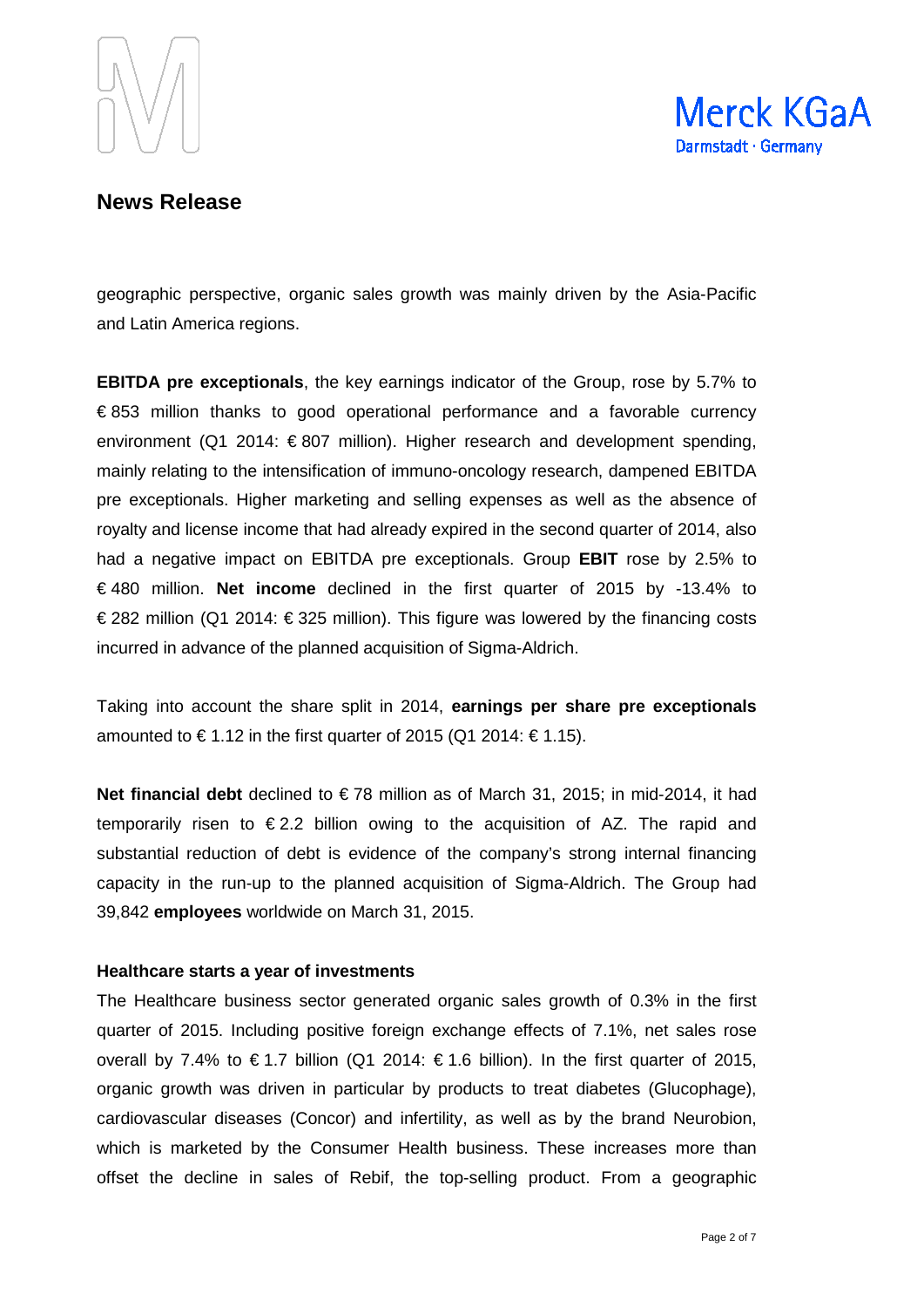



perspective, organic growth was mainly driven by the Latin America and Asia-Pacific regions.

**Rebif**, which is used to treat relapsing forms of multiple sclerosis, saw a sharp -15.9% decrease in organic sales in the first quarter of 2015 owing to strong competition from oral formulations. Amid currency tailwinds of 9.5%, Rebif sales amounted to € 430 million. Sales of the cancer drug **Erbitux** declined organically by -5.9% to  $\epsilon$  205 million. Following a very strong year-earlier quarter, the company achieved slight organic sales growth of 1.7% with the fertility drug **Gonal-f**. Including positive foreign exchange effects, sales rose to  $\epsilon$  164 million.

Higher spending on research and development, particularly to finance immunooncology projects, as well as the absence of royalty and license income and the sales declines with respect to Rebif outweighed the positive currency effects. Consequently, EBITDA pre exceptionals of the Healthcare business sector decreased by -3.8% to €461 million in the first quarter of 2015.

"In 2015, we plan to invest heavily in immuno-oncology and together with Pfizer we want to build a strong position in this emerging research area. A Phase III clinical trial of avelumab in non-small-cell lung cancer was recently initiated. Up to five further trials that could be pivotal for product registrations are to start this year, also in gastric and bladder cancer," said Kley.

#### **Life Science starts with a solid first quarter**

In the first quarter of 2015, the Life Science business sector posted moderate organic sales growth of 3.4%, which was primarily driven by the good business development of Process Solutions. Sales developed particularly well in North America. Including pronounced positive currency effects of 9.8% and the sale of the Discovery and Development Solutions business field, Life Science net sales rose by a total of 12.4% to € 738 million (Q1 2014: € 657 million).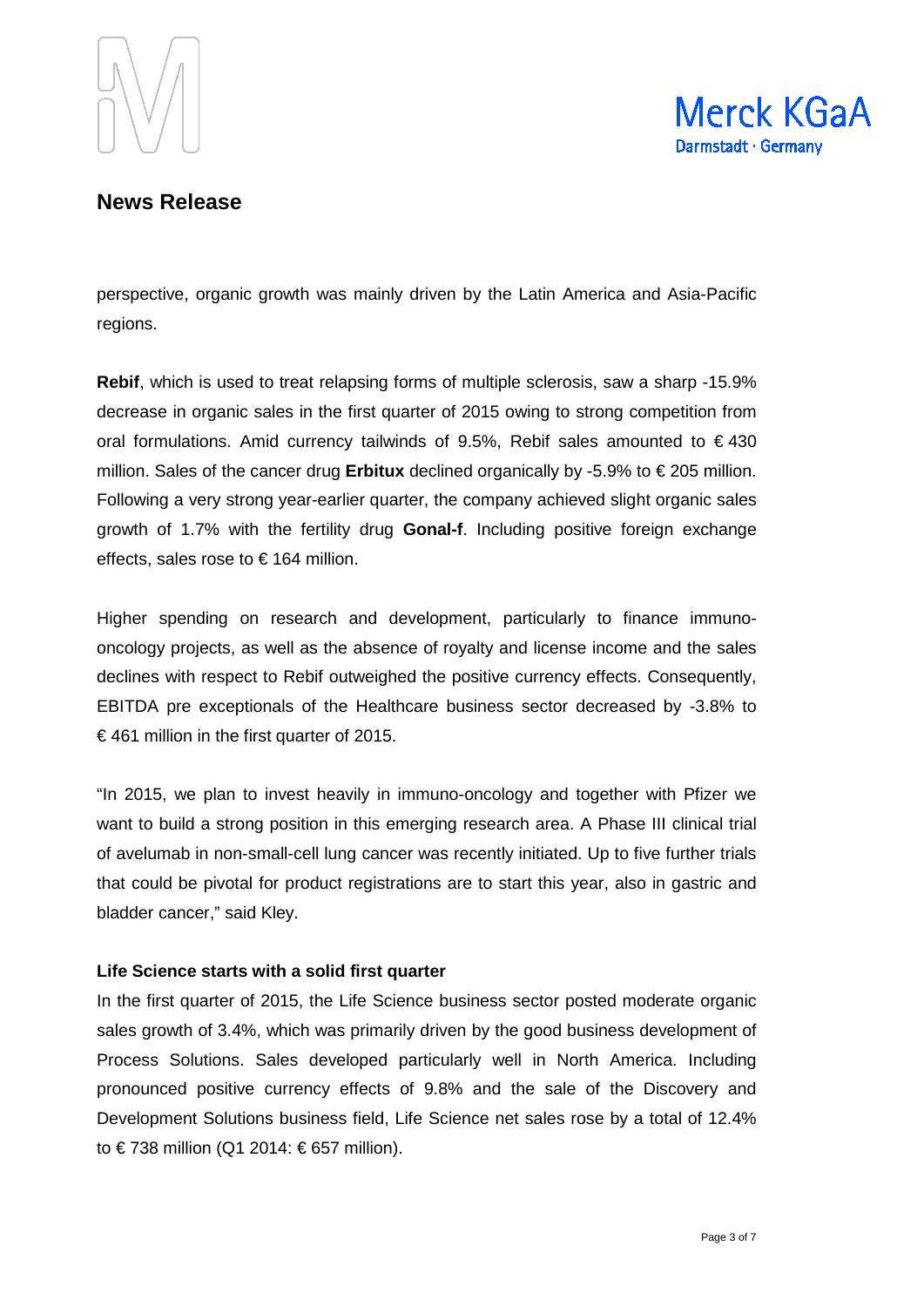



The Process Solutions business area, which markets products and services for the pharmaceutical production value chain, generated organic sales growth of 5.4%. This was mainly driven by increasing demand from the biotech sector for single-use and purification solutions. With its broad range of products for researchers and scientific laboratories, the Lab Solutions business area recorded organic sales growth of 2.2%. The **Bioscience** business area, which primarily markets products and services for pharmaceutical and academic research laboratories, recorded organic sales growth of 0.5%.

#### **Performance Materials benefits from a new liquid crystal generation and AZ**

Net sales of the Performance Materials business sector, which comprises Merck KGaA, Darmstadt, Germany's specialty chemicals business, soared by 53.4% to  $\epsilon$ 617 million in the first quarter of 2015 (Q1 2014:  $\epsilon$ 402 million). This was mainly attributable to the additional contribution to sales by the AZ acquisition (37.0%) as well as significant foreign exchange effects (14.8%). Sales also saw organic growth of 1.6%, to which all business units contributed.

The newly formed **Display Materials** business unit, consisting of Merck KGaA, Darmstadt, Germany's successful liquid crystals business and the complementary AZ display materials business, benefited from energy-saving UB-FFS technology used in the liquid crystal displays of the latest mobile device generation. Yet the established liquid crystal technologies were also robust, benefiting from the demand for high-end televisions, for example ultra-HD sets with ever larger display diagonals. The renamed business unit **Pigments & Functional Materials** (formerly Pigments & Cosmetics) generated slight organic sales growth in the first quarter of 2015. Growth drivers were pigments for coating applications, mainly the Xirallic pigments, which are primarily used in automotive coatings. The **Integrated Circuit (IC) Materials** business unit includes the AZ business with materials used to manufacture integrated circuits. Compared with the year-earlier figures, IC materials posted a moderate organic increase in sales. Thanks to higher demand for OLED displays and LED phosphors, the **Advanced Technologies** business unit also generated organic growth.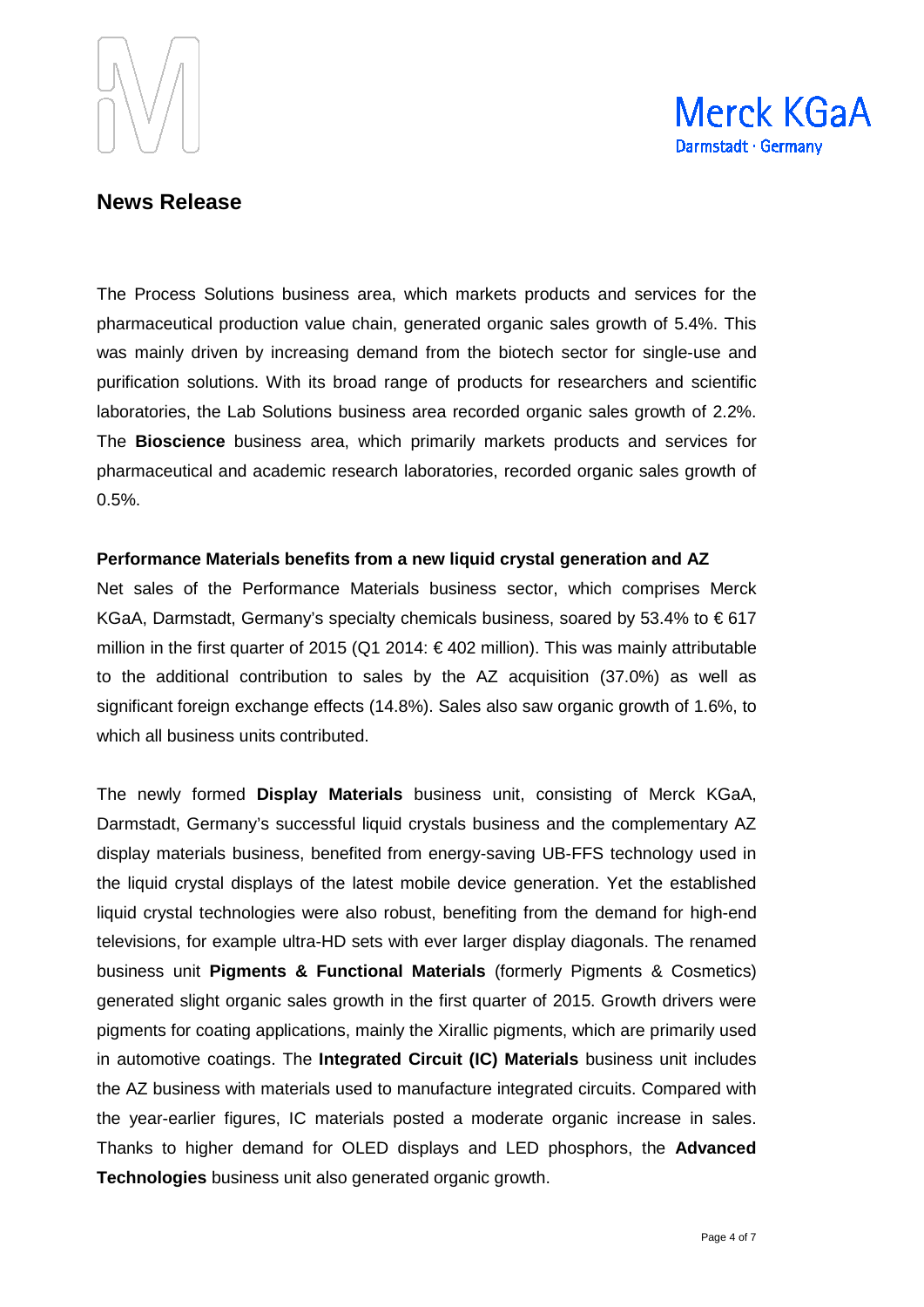



#### **Merck KGaA, Darmstadt, Germany confirms guidance for 2015**

For 2015, the Group continues to expect slight organic sales growth and a slight portfolio effect due to the inclusion of AZ for a full fiscal year. This development will be supported by strong, positive foreign exchange effects. Overall, the company assumes an increase in **net sales** to between € 12.3 billion and € 12.5 billion in 2015. As of the first quarter of 2015, Merck KGaA, Darmstadt, Germany is disclosing commission income as part of net sales in order to better steer its business sectors. Yet this has no effect on the forecasts made. The Group anticipates **EBITDA pre exceptionals** of between € 3.45 billion and € 3.55 billion in 2015 despite higher R&D spending in the Healthcare business sector, the downturn in the development of Rebif in the United States and Europe, as well as the absence of royalty and license income. **Business free cash flow** of the Group is expected to lie between € 2.4 billion and € 2.5 billion in 2015.

| $\epsilon$ million           | <b>Net sales</b>                                    | <b>EBITDA</b> pre exceptionals | <b>Business free cash</b><br>flow |
|------------------------------|-----------------------------------------------------|--------------------------------|-----------------------------------|
| Group                        | $~12,300 - 12,500$                                  | $-3,450 - 3,550$               | $^{\sim}$ 2,400 - 2,500           |
| <b>Healthcare</b>            | Organic at the previous<br>year's level             | $-1.900 - 2.000$               | $\sim$ 1.500 $-$ 1.550            |
| Life Science                 | Moderate organic growth                             | $-730 - 760$                   | $\sim$ 450 – 480                  |
| <b>Performance Materials</b> | Slight organic increase,<br>strong portfolio effect | $-1.050 - 1.100$               | $~1.850 - 900$                    |
| <b>Corporate and Other</b>   |                                                     | $-330 - 280$                   | $\sim -420 - -390$                |

## **Forecast for FY 2015 (without taking the planned Sigma-Aldrich acquisition into account)**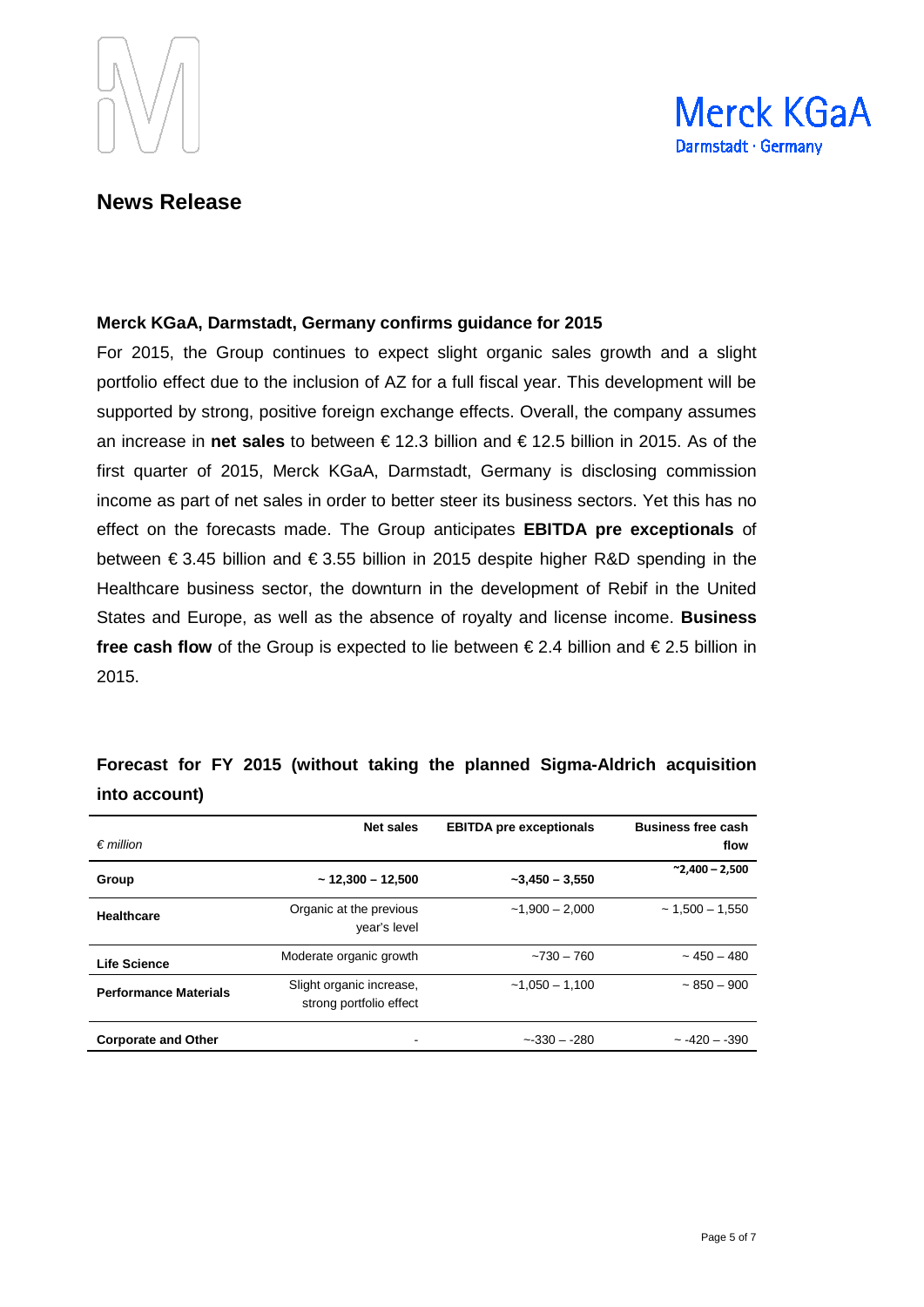



#### **Group – Key figures**

| $\notin$ million                                 | Q1 2015        | Q1 2014       | Change (in %) |
|--------------------------------------------------|----------------|---------------|---------------|
| Net sales                                        | 3,041.2        | 2,628.2       | 15.7          |
| Operating result (EBIT)                          | 480.0          | 468.3         | 2.5           |
| Margin (% of sales)                              | 15.8           | 17.8          |               |
| EBITDA                                           | 805.4          | 770.2         | 4.6           |
| Margin (% of sales)                              | 26.5           | 29.3          |               |
| EBITDA pre exceptionals                          | 853.0          | 807.1         | 5.7           |
| Margin (% of sales)                              | 28.0           | 30.7          |               |
| Earnings per share $(\epsilon)$                  | 0.65           | 0.75          | $-13.3$       |
| Earnings per share pre excpetionals $(\epsilon)$ | 1.12           | 1.15          | $-2.6$        |
| Business free cash flow                          | 360.5          | 684.1         | $-47.3$       |
| Net income                                       | 281.7          | 325.2         | $-13.4$       |
| $\n  million\n$                                  | March 31, 2015 | Dec. 31, 2014 |               |
| Net financial debt                               | 78             | 559           | $-86.0$       |

- The **conference call** for media representatives will also be webcast live [here](http://www.emdgroup.com/results) as of 9:30 a.m. (CET)
- The corresponding **charts** as well as further information for the press including a digital press kit with more information can be found [here](http://www.emdgroup.com/results)
- The **financial report on the first quarter** can be found [here](http://www.emdgroup.com/results)
- Our company on **Facebook**, [Twitter](https://twitter.com/EMDGroup) and [LinkedIn](http://www.linkedin.com/company/emd-affiliates-of-merck-kgaa-darmstadt-germany)
- **Photos and video footage** can be found [here](http://www.emdgroup.com/emd/media/download_library/download_library.html?firstLogin=true)
- Merck KGaA, Darmstadt, Germany **stock symbols** *Reuters*: MRCG, *Bloomberg*: MRK GY, *Dow Jones*: MRK.DE *Frankfurt Stock Exchange*: *ISIN*: DE 000 659 9905 – *WKN*: 659 990